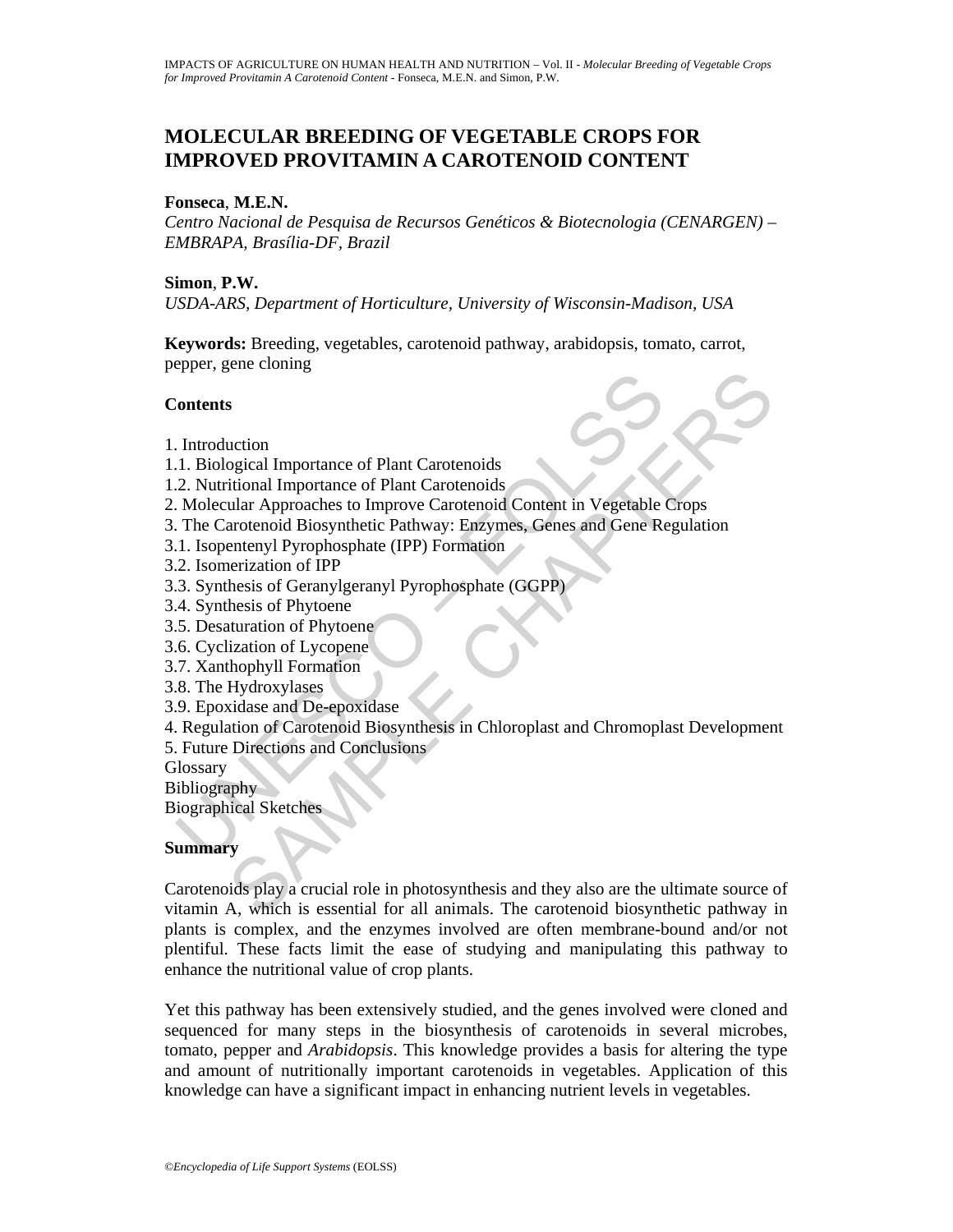## **1. Introduction**

## **1.1. Biological Importance of Plant Carotenoids**

Plant carotenoids are red, orange, and yellow lipid-soluble pigments found embedded in the membranes of chloroplasts and chromoplasts. Carotenoids play an essential role in the plant metabolism by allowing water molecules to be readily available as reductants for photosynthesis. The oxidation of water produces molecular oxygen, which can react with excited triplet state chlorophyll to form the reactive and cell-damaging singlet oxygen. Carotenoid pigments (associated with the reaction centers and antenna complexes) react with and efficiently quench singlet oxygen, triplet chlorophyll, and also superoxide anion radicals allowing the crucial conversion of light energy to chemical energy without any cellular damage. In addition to these antioxidant functions, carotenoids also play a series of other relevant functions in plant biology, such as (1) harvesting sunlight for the photosynthetic systems; (2) dissipating excess light energy absorbed by the antenna pigments; (3) serving as precursors for biosynthesis of the hormone abscisic acid; and (4) functioning as a color mechanism to guide pollinators to flowers as well as to attract agents of seed dispersal to fruits. Additional roles of carotenoids have been suggested including the stabilization of the plastid thylakoid membrane (e.g., zeaxanthin) and a structural function in the oligomerization of light harvesting complexes during photosynthetic apparatus assembly (e.g., lutein).

## **1.2. Nutritional Importance of Plant Carotenoids**

nemical energy without any cellular damage. In addition to these antic<br>arotenoids also play a series of other relevant functions in plant bio<br>arversting sunlight for the photosynthetic systems; (2) dissipating ex-<br>sysorbed energy without any cellular damage. In addition to these antioxidant function<br>ids also play a series of other relevant functions in plant biology, such as (<br>ide also play as series of other relevant functions in plant bio The cleavage products of several dietary carotenoids, particularly  $\beta$ -carotene, fulfil essential requirements in human and animal nutrition (vitamin A), vision (retinal), and development (retinoic acid). Carotenoids also have additional benefits as food-coloring agents and apparently in prevention of some cancers. Vitamin A deficiency has been reported as the most common dietary problem affecting children worldwide (see *Global Importance of Vitamin A Deficiency in Humans and its Relationship to Malnutrition*). The top three natural sources of biologically active carotenes in the United States are vegetables (namely carrots, sweet potatoes, and tomatoes). Carotenoids with provitamin A potential are also found in other fruit vegetables (e.g., pepper, melons, watermelons, and *Cucurbita* species) and in several leafy vegetables (e.g., lettuce, spinach, and *Brassica* species). Field crops are, in general poor natural sources of dietary provitamin A carotenoids. Recent work with molecular manipulation of many carotenoid genes in transgenic rice indicates that this scenario may change in a near future.

- - -

> TO ACCESS ALL THE **17 PAGES** OF THIS CHAPTER, Visi[t: http://www.eolss.net/Eolss-sampleAllChapter.aspx](https://www.eolss.net/ebooklib/sc_cart.aspx?File=E5-21-04-02)